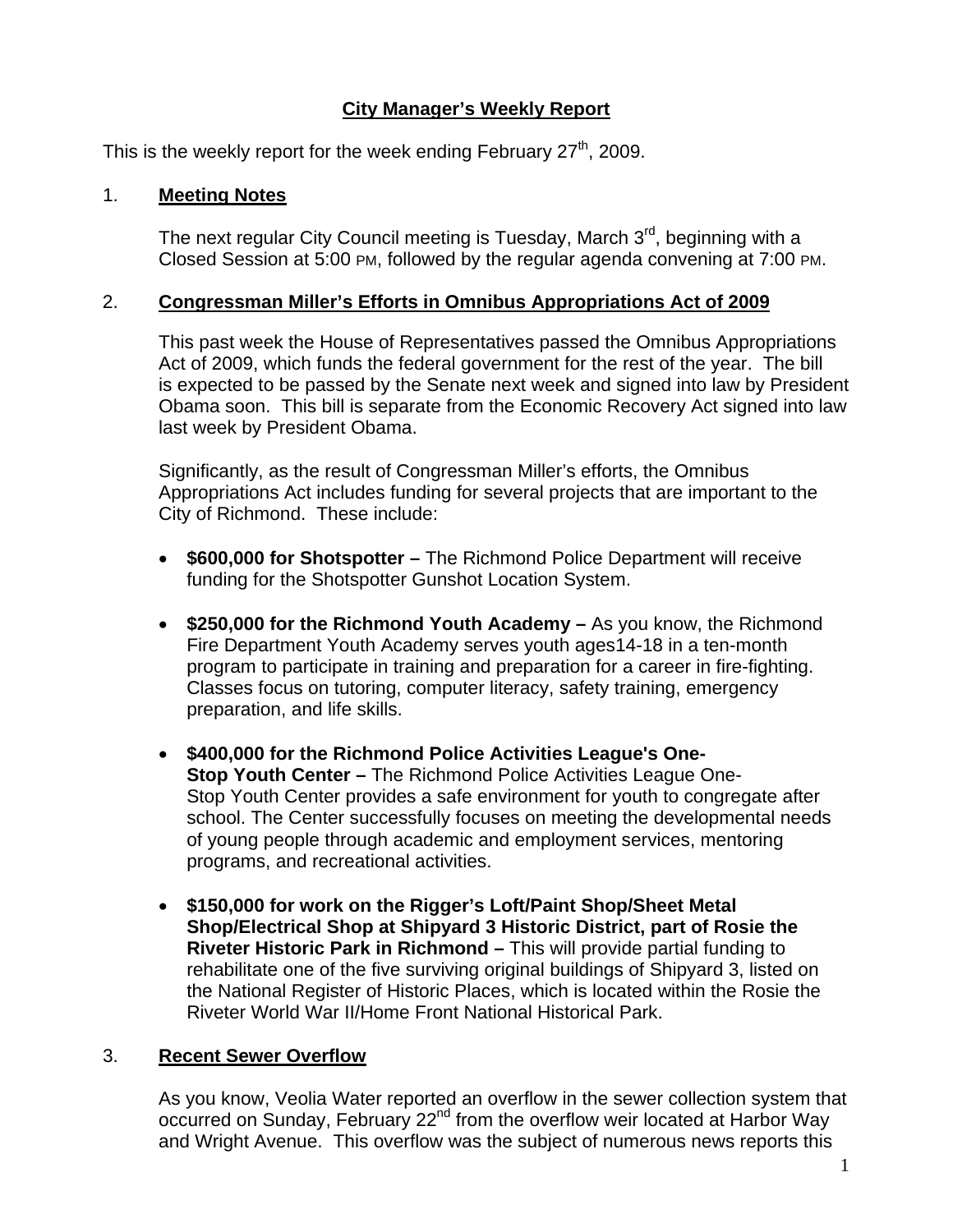past week. Unfortunately, like many other systems along San Francisco Bay, Richmond's sewer collection system was designed to work this way so that, during heavy rain events, like the one experienced when this overflow occurred, the number of backups into homes and businesses is limited. Mark Grushayev, Veolia's Richmond wastewater system manager provided the following additional information about this event, which I have provided below (unedited):

#### • **Did the Richmond wastewater plant have a sewer spill?**

The Richmond wastewater treatment plant did not experience a sewage spill. The collection system experienced an overflow that resulted from the deluge of rainwater that leaked into the collection system from the weekend rain. The system was designed to overflow into the stormwater system in order to alleviate the pressure from intense wet weather events.

#### • **Are there any health affects due to the overflow from the system?**

The City of Richmond and East Bay Regional Parks District posted precautionary notices to avoid swimming or ingesting the bay water until testing is complete. Once testing results show no public health threats, then the precautionary notices were removed. To date there have been no reports of public health being endangered.

#### • **Do overflows happen often in the city?**

The City has an underground infrastructure network that dates back to World War II. During heavy wet weather events, water leaks into the collection system and overwhelms the underground infrastructure. Therefore, the City decided in 2002 to partner with Veolia Water to operate the wastewater treatment plant and expanded that agreement for the operations of the collection system in 2004. Veolia Water was tasked to bring the sewer system in compliance with state regulatory requirements and to reduce overflows from the collection system over time. As of today, Veolia Water, working with the City, has reduced overflows from the sanitary sewer system 80 percent in the past four years. However, because of the design of the system, even if sewer spills are completely eliminated there could still be overflows at the weirs during heavy rain events.

#### • **What is the path forward to make sure this does not happen again?**

Heavy rainfall will continue to strain the collection system in Richmond unless more is invested in the underground infrastructure. Veolia Water, working with the City's staff, is completing a master plan that will provide a roadmap for further improvements to both the sanitary and storm sewer systems. This plan will address the most significant environmental impacts first. Veolia Water has also completed a master plan for the wastewater treatment plant that includes a detailed and prioritized list of capital improvements. Upon acceptance of the master plans, the City of Richmond and its partners have committed to invest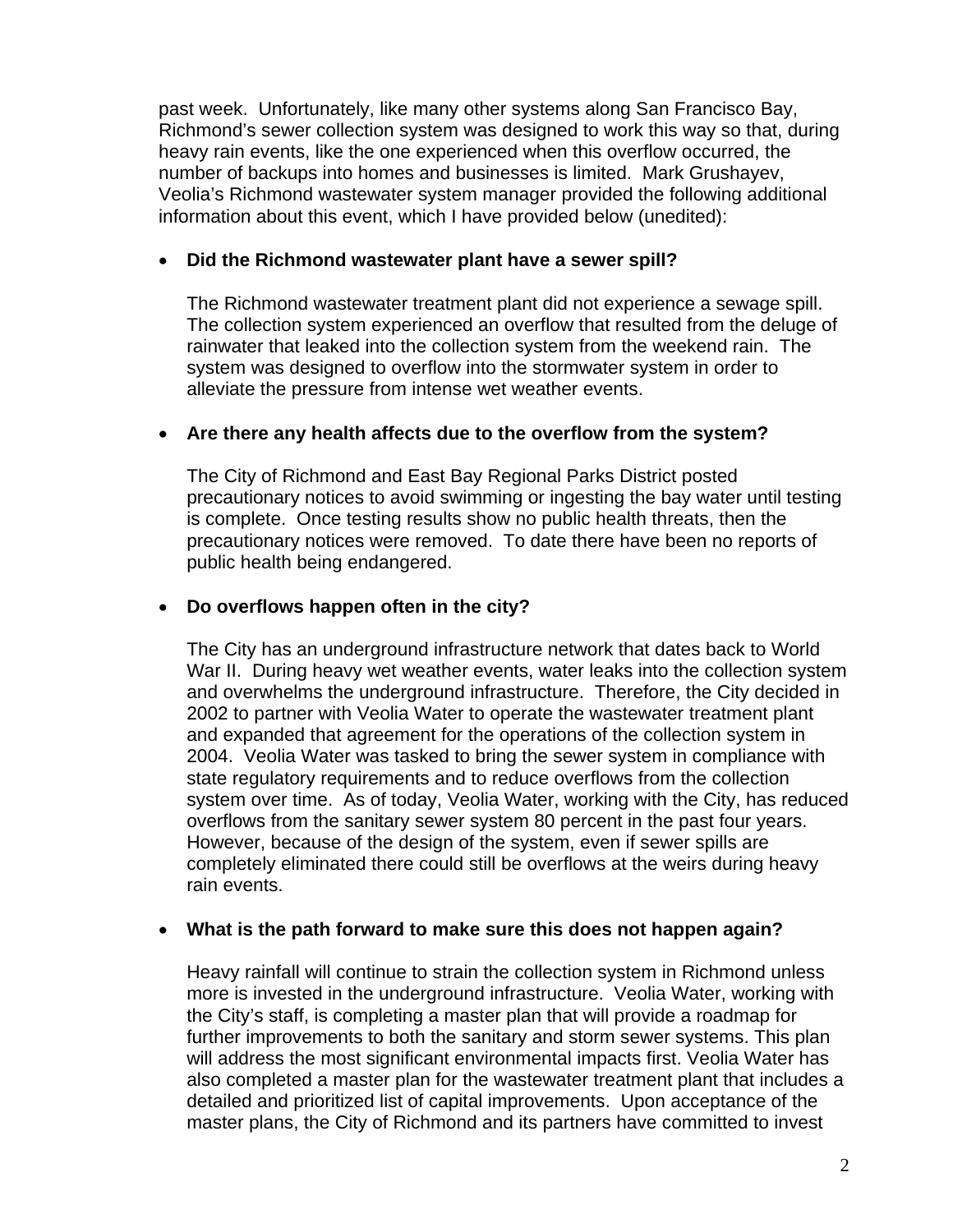\$25 million over the next several years to repair and upgrade the wastewater system throughout the City.

## • **Why was the initial report about the overflow delayed?**

Veolia failed to report this event to the State within the required 2 hours. Veolia reported the event as soon as it realized that the 2 hour reporting requirement was missed. This was the first overflow event since the reporting requirements had changed from 24 hours to 2 hours on July 1, 2008, and Veolia is revising its notification protocol to make sure that this type of the delay will not happen again.

# 4. **Richmond Community Fund Advisory Committee**

As you know, the City of Richmond and the Chevron Products Company executed a Community Benefits Agreement (Agreement) on July 31<sup>st</sup>, 2008. This Agreement creates a Richmond Community Fund that, beginning in 2009, receives \$1,000,000 annually for 10 years to fund non-profits and community programs. The Agreement requires the establishment of a seven-member Richmond Community Fund Advisory Committee (Committee) to act as advisors and provide financial and program oversight. The Committee is comprised of three City Councilmembers, two Chevron-appointed representatives, and two community members. These members serve 4-year terms.

Councilmembers Nat Bates, Ludmryna Lopez, and Jeff Ritterman were appointed by the City Council as its representatives; Mike Coyle, Chevron Refinery Manager and Dean O'Hair, Chevron External Affairs Manager will serve as Chevron representatives.

Applications for the Committee's community representatives are now available on the City's website [www.ci.richmond.ca.us](http://www.ci.richmond.ca.us/), or can be requested through the City Manager's Office. The deadline for submittal of applications is March 20<sup>th</sup>, 2009 at 5:00 p.m. After conducting interviews with top candidates, the current 5 members of the Advisory Committee will select the two community representatives.

The Advisory Committee established the following criteria for its community representatives:

- A Richmond resident for at least one year;
- Demonstrate a deep knowledge of community needs;
- Willingness to work hard, attend meetings and review proposals thoroughly;
- Cannot be a City of Richmond or Chevron employee;
- Understand that their employers or organizations in which they are members (or affiliated) will not be eligible for funds during their 4-year term; and
- Experience making funding decisions and understanding organizational budgets is not required but would be helpful.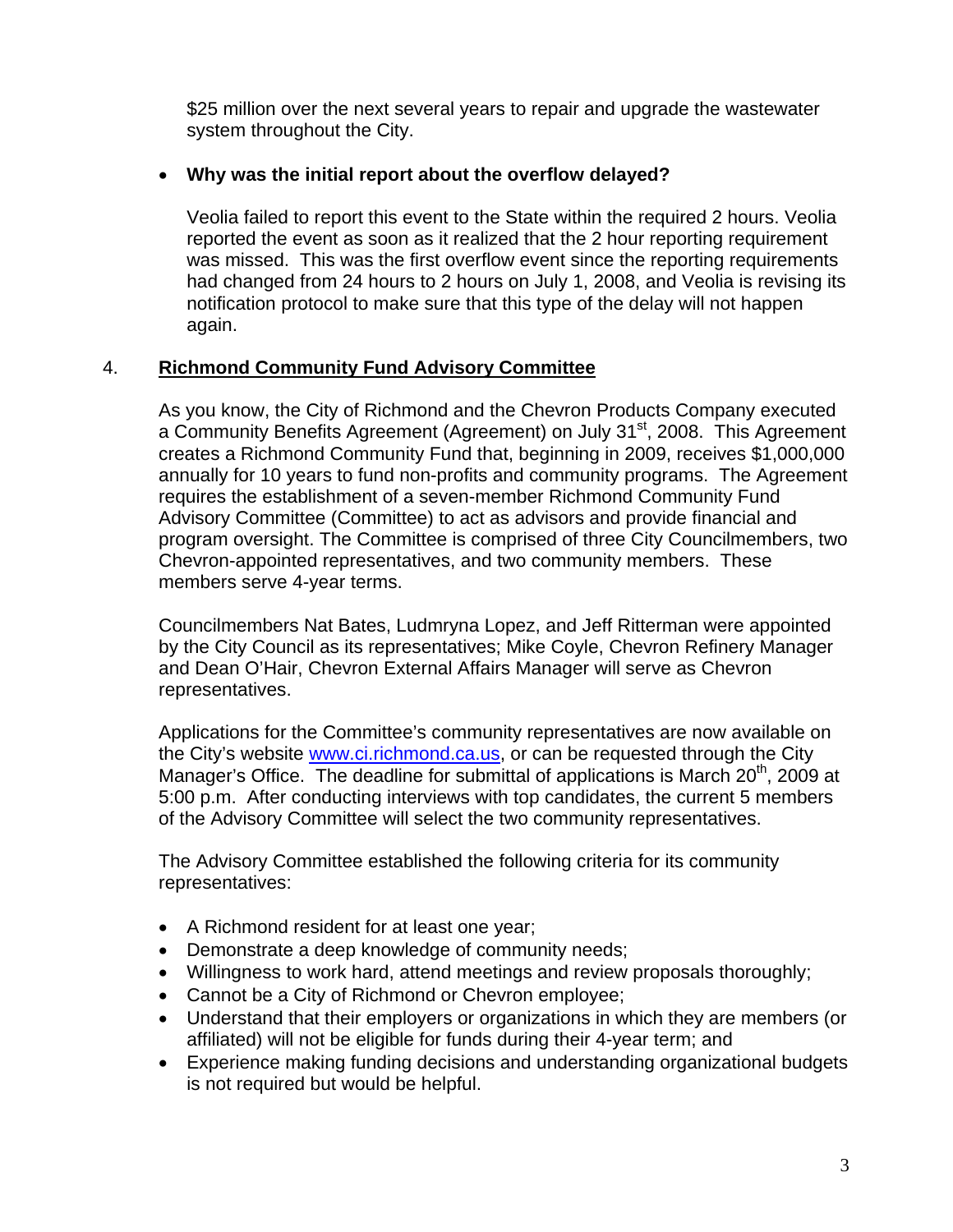The Committee plans to conduct interviews with top candidates by the end of March and select members soon thereafter.

## 5. **Funding for Brookside Hospital**

The Community Benefits Agreement with Chevron also included six years of \$1 million in annual funding for the Brookside Community Health Center. These funds were already transferred to the City of Richmond last month for subsequent distribution to the Brookside Health Center.

This past week, Councilmember Viramontes, Administrative Chief Janet Schneider, and I met with Cheryl Johnson, Executive Director, and Ruth Vasquez Jones, Boardmember, of the Brookside Health Center. They described their short term plans for use of the Community Benefit funds, which primarily involve strengthening their balance sheet by paying off some debt, and their long term plans to expand services in the Richmond community. Also of significance, they indicated that they would not require from the Richmond Redevelopment Agency the \$600,000 financial support that had been previously committed to their project at the west end of Macdonald Avenue.

The Finance Department plans to transfer this year's payment of \$1 million provided through the Community Benefits Agreement to the Brookside Community Health Center as soon as possible.

#### 6. **The California Endowment will Fund Pilot Project for Implementation of General Plan Health Element**

As I previously reported to you, the City learned this past December that it is one of 14 places selected for The California Endowment's (TCE's) strategic initiative of "*Building Healthy Communities* – places where children and youth are healthy, safe and ready to learn."

Last month, the City learned that TCE has provided another grant through PolicyLink, in partnership with the City of Richmond and MIG, Inc. (the City's General Plan consultant), to support a significant pilot project in the implementation of Richmond's Community Health and Wellness Element of the General Plan. Among the key outcomes proposed for the project is to operationalize the Health Element through specific neighborhood improvement pilot projects. Work on this project within the City will begin very soon under the direction of the Planning Department, and we will keep you informed as this begins to move forward.

## 7. **Recreation Highlights**

The following are highlights from the Recreation Department for the current week:

**Black History Month Expo: The Recreation Department, in collaboration with** various partners, held the Black History Month Expo on Friday, February 20<sup>th</sup> and Saturday, February 21<sup>st</sup>. Friday evening featured a "Friday Night at the Apollo" where 14 young acts performed. Saturday's events included musical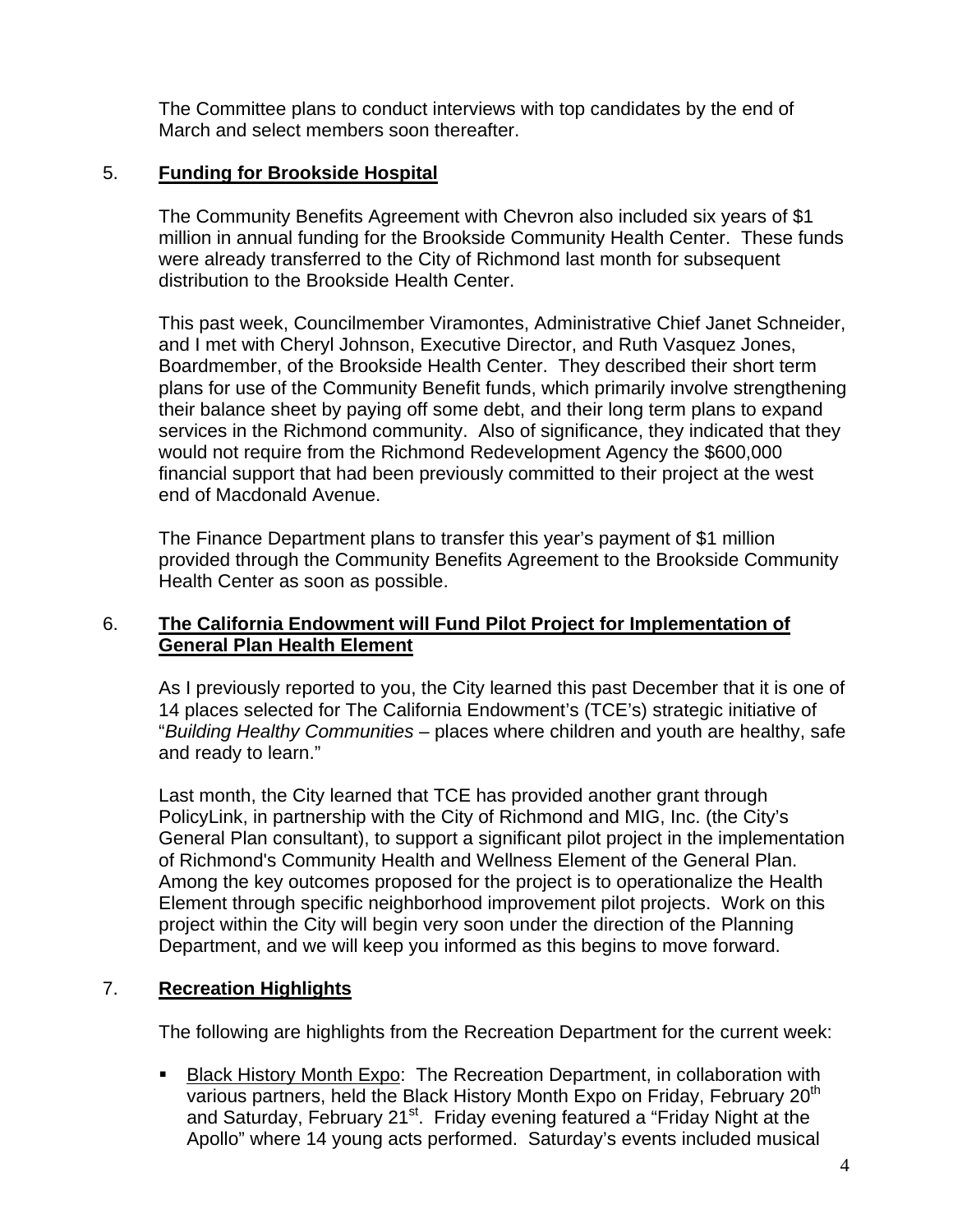performances, artwork and vendor displays, and guest speakers, including Mayor Gayle McLaughlin. Approximately 250 people attended the event.

- MLK Community Center: The Recreation Department is conducting the J.D. Banks Memorial Dedication Ceremony on Saturday, February 28<sup>th</sup> at the MLK Community Center from 12:00 PM to 1:00 PM. Several speakers are expected to make remarks followed by a presentation of the plaques and pictures to be displayed within the MLK Community Center.
- Recreation & Parks Commission: The Recreation Department hosted a retreat on Saturday, February 21 $^{\rm st}$ , 2009 from 10:00 AM to 1:00 PM, at which the Recreation & Parks Commission participated in a workshop conducted by a management consultant. Several workshops are being planned for the future.

#### 8. **Finance Department Hosts the California Municipal Revenue and Tax Association**

The Revenue Division hosted the Division 1 quarterly meeting of the California Municipal Revenue and Tax Association (CMRTA) on February 13<sup>th</sup>, 2009. The meeting was attended by over 40 members representing over 20 cities from the greater Bay Area. Topics covered included a recap of legislative bills impacting cities, including changes to the data exchange program between cities and the Franchise Tax Board, new laws governing massage parlors and an overview of the "Red Flags" Rule requiring identity theft prevention programs.

#### 9. **Web Notes**

A new home page this month features Black History Month. It highlights the 100<sup>th</sup> anniversary of the NAACP and the resolution renaming the Courthouse to the George D. Carroll Courthouse.



## 10. **E-Mail Subscription to the City Manager's Weekly Report**

This weekly report is provided directly to City Councilmembers, and is posted on the City's website. It is also frequently forwarded as e-mail to other interest community members.